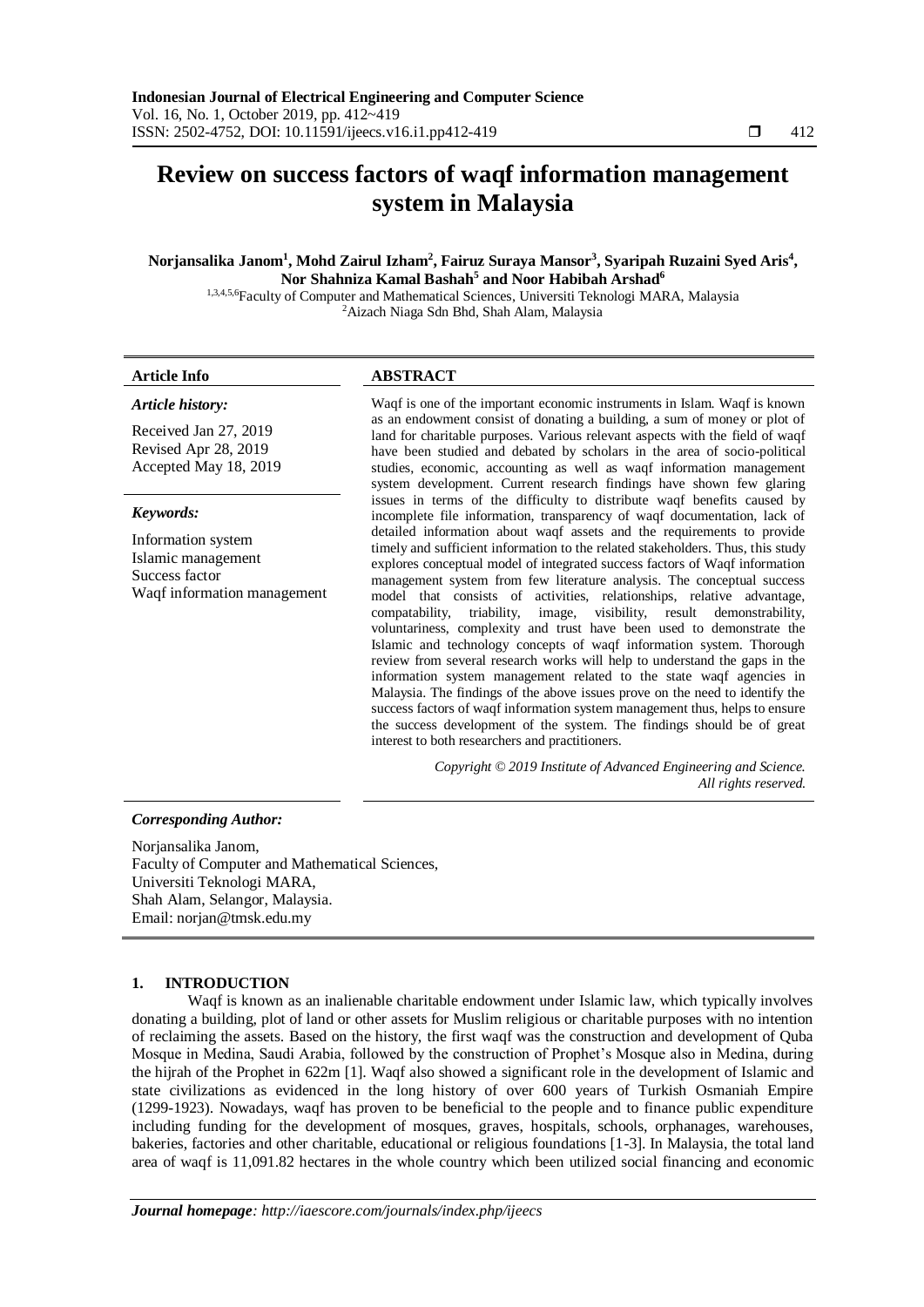development. Until 2016, about 23,771 (0.21%) hectares of land have been developed and generate value in terms of providing retail space, shophouses, hotels, dialysis centers, orphanages, with total estimation value of RM111,413,889.85 [4]. Various aspects have been studied and debated by scholars relating to waqf fields such as socio-political studies [5], economics [6], waqf accounting and management [3] business models for waqf land [7] and waqf education plan [8].

Waqf is a complex process which involves elements such as donor, subject matter of waqf and various beneficiaries that require difficult and lenghthy operation, and legal procedures. The establishment of proper information systems can help organisation to manage and administer the process procedures better. Since information systems are considered as vital tools in today's competitive environment, the usage and its implementation have become major concern in most organisations. The study related to the waqf information management systems need and its development also have raised a lot of attention among researchers in Malaysia [9-10]. Looking at the significant needs of waqf information management systems, this research intends to review recent works of waqf information systems success factors through focusing on the elements and values created for the organization in Islamic sector. Thorough review from several research works will help to understand the gaps in the information system management related to the state waqf agencies in Malaysia. From the review analysis, the waqf information system success factors conceptual model was developed.

# **2. HISTORY OF WAQF IN MALAYSIA**

The history of waqf in Malaysia is claimed to have existed more than eight hundred years ago, since the Arab traders brought Islam to the Malaya during the tenth century [11]. This is evidenced by Terengganu's inscription dated 13th century, which is also the earliest recorded record of the presence of Islamic syari'at in Malaya [12-13]. However, there is no written document on the establishment of the first waqf institution in Malaysia before the nineteenth century as stated above, except the establishment of the Capitan Kling Mosque in Penang in 1801, followed by a waqf by an Acehnese Relatives, as well as in Penang [14]. Meanwhile, [15] argued that the history of waqf in Malaysia can be detected over the past hundred years in accordance with the document on the first waqf practice seen in the "Endowment Prevention Enactment 1911" which enacted in the state of Johor. With regard to the goal, at the beginning of its development, education was the main goal of waqf developed in Malaya especially in Terengganu. This is evidenced by a waqf news of the nineteenth century by Sultan Umar who stated that the purpose of waqfnya was to develop education and dissemination of knowledge to the community [13].

From the aspect of managing waqf, in the old days, Muslims who want to do waqf need to meet the village chief or the Penghulu who will indirectly become the trustee of the waqf. Thus, usually no waqf record is made because they are based only on verbal transactions [16]. Problems will occur when Penghulu dies and is replaced by other people. Some heirs sometimes do not declare a waqf property but instead use it as their private property [17]. In other words, the practice of waqf by Muslims in Malaya is not well documented. Community leaders who are directly involved with Islamic affairs such as Qadi, Imam, even village chiefs or certain community or community committees such as the Masjid Committee, are appointed to administer and manage waqf [18]. They act as trustees or Mutawalli who responsible on the enforcement of Islamic law which is enforced by the states.

The absence of legal provisions for the administration of waqf in the past resulted in the administration of land or waqf property is managed inefficiently and not systematically. People who intend to give their lands are made orally with the presence of two witnesses. The process is followed by the appointment of a waqf manager to administer and manage the land. The absence of the provisions of this law also led to the appointment of waqf managers on selected individuals who were trusted and respected in local communities such as local leaders, religious scholars, religious teachers, priests, village chiefs and mosque committee members eventhough some of them were unable to administer, manage and develop waqf land. This led to the occurrence of several cases including the act of transferring land titles to their names [15]. In other cases, some lands which were supposed to be registered as waqf land, were registered as eternal property under the name of the pawaqf due to the failure of the manager to record the waqf property systematically. The the administration and management of non-systematic land and waqf property is continued until the state islamic council (MAIN) was established and the state administration of islamic law enactment (administration of islamic law) was introduced.

On 1952, Selangor was the first state that introduced MAIN as a waqf property manager (Selangor Islamic Law Administration Enactment, 1952). The initiatives were followed by Kelantan in 1953, Terengganu in 1955, Pahang in 1956, Melaka in 1959, Penang in 1959, Negeri Sembilan in 1960, Kedah in 1962, Perlis in 1963, Perak in 1965, Federal Territory in 1974, Sabah in 1977, Johor in 1978, and Sarawak in 2001 [15].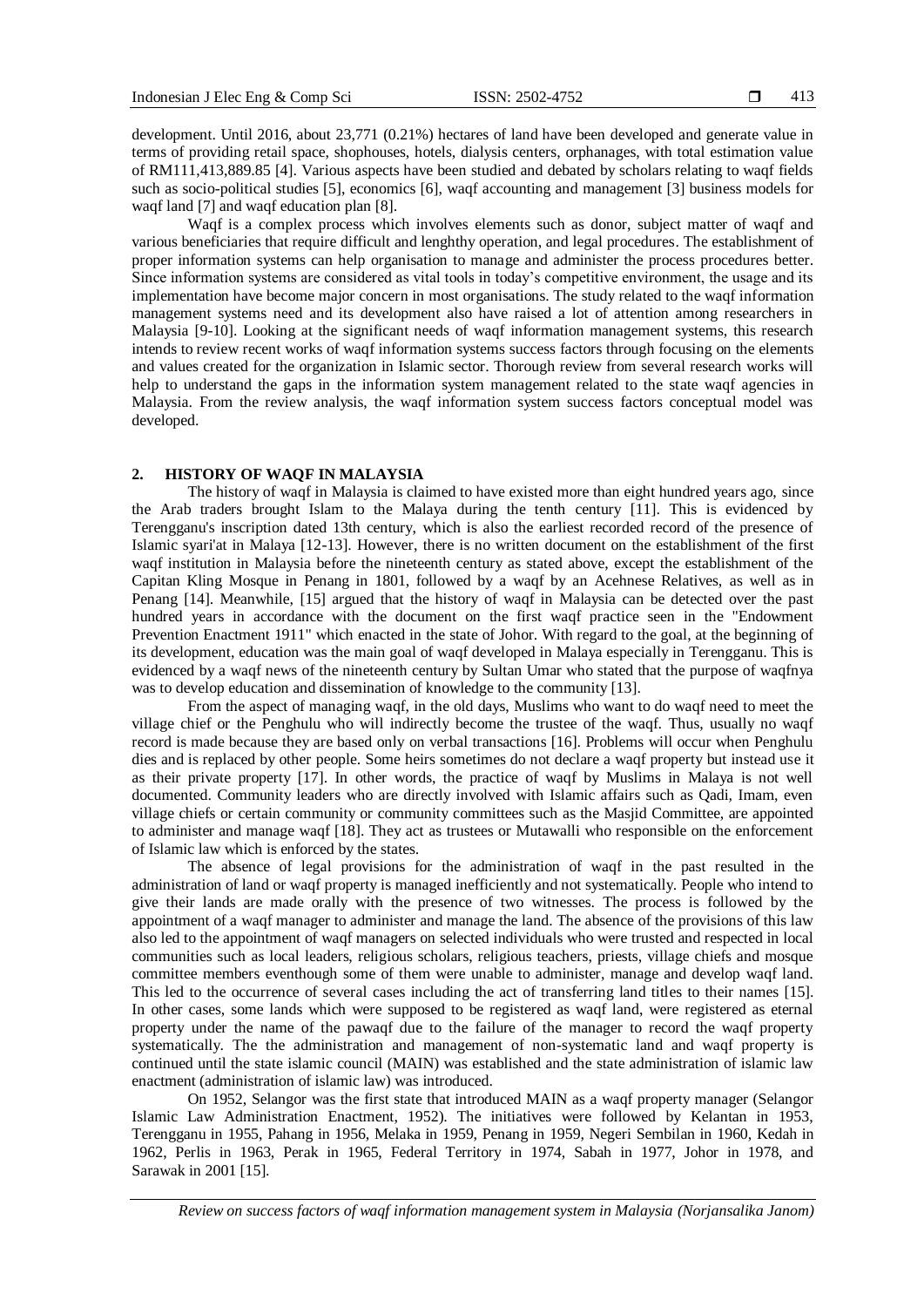MAIN is then entrusted with the power to act as the sole trustee of all properties and lands of waqf in Malaysia. But the irregular administration and management of waqf in the past particularly related to the absence of a written record of a waqf land and the failure to register a land of inheritance, has left the MAIN with two major problems to be resolved. First, MAIN has difficulties in identifying the actual number, size and location of the waqf land. Second, MAIN also has a problem in claiming the right to be the sole trustee of an unregistered waqf. The problem became increasingly complex when the appointed waqf manager had died and the heirs claimed that the property or land was not recognized as a waqf by their parents or family members [19].

# **3. GAPS RELATED TO WAQF INFORMATION MANAGEMENT SYSTEM IN MALAYSIA**

Although waqf has begun to show good growth in Malaysia, the past survey as presented above finds some gaps need improvement including in relation to information management. The findings are reinforced by the study conducted by [20] in relation to the implementation of istibdal mechanisms for waqf land involved with recruitment by the government in Terengganu state. They found at least 94 lots of waqf land involved with land acquisition by State Authorities since 1951. Their findings also found that significant weaknesses are related to records or land acquisition information. The party managing the waqf land does not list the entire waqf land involved with the acquisition. Meanwhile, for the special waqf of the mosque and waqf zuriat, the benefits are difficult to be distributed to beneficiaries for involving several mosques and other heirs. Among the causes are lack of staff and incomplete file information.

The study of [20], also indicates the problem of information management. They identified the waqf administration problem faced in the states of Peninsular Malaysia is in connection with the transparency of the waqf documentation. Naturally, MAIN should be aware of the information requirements required by the respective waqf holders [21]. Meanwhile, interviews with selected MAIN officers in Malaysia also show no detailed information on waqf assets [22]. The disadvantages of managing this waqf information are contrary to the principle that the public need to provide the information they need to know more about how and why they should donate their waqf [9].

# **4. MALAYSIA WAQF INFORMATION MANAGEMENT SYSTEM**

Information Systems are referred to as socio-technical type systems [23]. This means that the information system is a combination of elements such as humans, data, hardware, software, networks and procedures that are interconnected with each other to provide useful information to users [24]. In Malaysia, awareness of the need for a waqf information management system has begun to be found. The study by [6] states the need for the Waqf information management system to be established to support projects that help sustain the waqf. Preliminary studies also found that several research related information systems for certain waqf were conducted. A group of researchers led by [25] develops web-based tree management model and information system. This system is developed to assist management of waqf which is expected to increase income from the agricultural sector [26] anyway develop a system of cash e-waqf according to the information system engineering methodology. The system has been specifically designed for waqf administration by using web-based technology where it is alleged to be able to provide access to system users either from within or outside the organization. The main purpose of this system is to develop to facilitate the administration and management of waqf to produce reports according to the specifications of certain reports and statistics, whether based on monthly, according to the list of applicants, by the amount of money earned and other reports, as well as generate graphical information for each such report. This will also enable the waqf management to make certain analysis on the cash waqf application made from to-day to further improve the quality of cash waqf services to users of e-waqf cash system.

Besides, [25] and [26] have listed the research they have undertaken on the waqf information management system namely Pontian District Waic Information System Development in 2000, Geographic Information System for the Management of Waqf Information System in 2003 and Property Information System Waqf Land for the Johor Islamic Religious Council in 2004. In Selangor, a preliminary survey found that the Selangor Waqf Corporation (PWS) has taken the initiative to create the Waqf Selangor Online which began to be used in November 2016, among which the system's function is the acceptance of General Waqf via online payment using the Financial Process Exchange (FPX). In addition, this system enables the pawaqf to register as a user for the purpose of checking the transaction, updates and some other functions.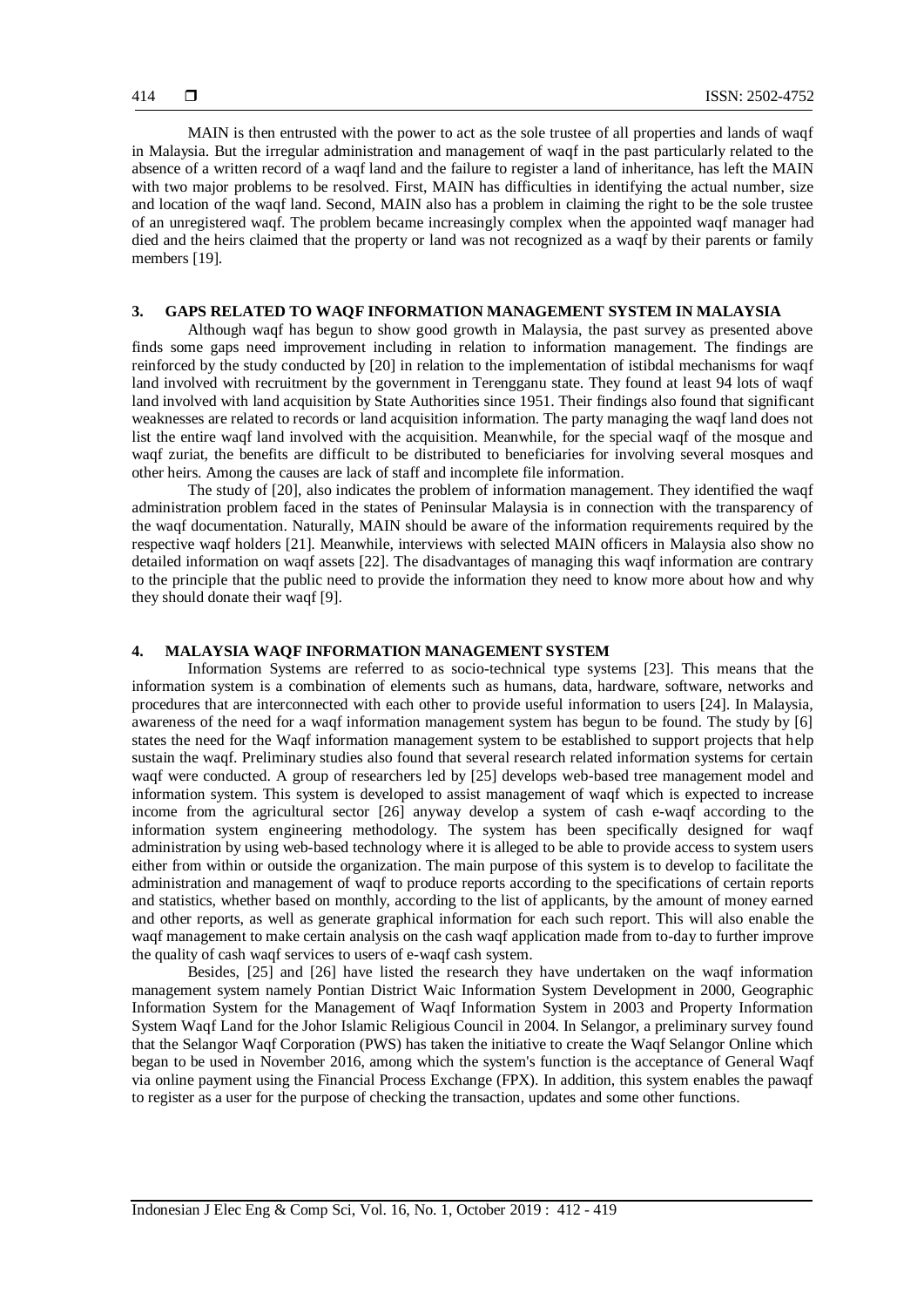# **5. WORLDWIDE WAQF INFORMATION MANAGEMENT SYSTEM**

The above literatures have indicated some gaps in the management of waqf information in state of waqf agencies in Malaysia. To address this, it is urgent to develop an integrated and comprehensive waqf management systems that able to manage waqf information more effectively. Although various waqf information management systems have been developed by various waqf agencies in Malaysia as presented above, however, the developed system is particularly relevant only for certain waqf projects such as the agricultural sector [25] and the e-cash waqf system [26]. In addition, previous studies show that existing systems can not provide the information needed by stakeholders [20]. It is, however, unfair to blame anyone for this weakness as the history of management of waqf information in Malaysia is considered as relatively new. Thus, specific study to understand the needs and requirements for the integrated and comprehensive waqf management system that can be used by various types of waqf is needed. For the purpose of developing a system, not only technology aspect, but also social aspects need to be given careful attention. The success of the information system depends on various socially constructed factors which are subject to the views of the stakeholders. Even [28] proved that one of the critical factors of an information management system is the culture and environment of this system.

In addition, taking into account social factors, the development of information systems is also necessary to comparative studies not to mention in developing a complex waqf information system. This waqf information system is complex because it involves various entities such as pewaqf, mutawalli, waqf property, form of waqf property development and beneficiary waqf. A comparative study with specific waqf information management systems such as Turkey can be carried out. The history of Turkish waqf should be examined profoundly because it has a history beginning from the first waqf registered in 1048 [29]. As of 2011, there are over 35,000 waqfiyya or waqf deeds [30]. Ability to administer waqf information hundreds of years is expected due to the tradition of information management which is reliable [31].

This effective tradition needs to be identified because the success of an information management system depends not only on technology, but social and environmental factors are also one of its determinants. In addition to the waqf information management tradition in Turkey, there is also a special software system that has been developed to archive historical certificates owned by 41,720 waqf foundations in parallel with the perspective of modern record keeping [32]. Other written documents (warrants, deeds, certificates, etc.) since the Seljuk and Uthmaniyyah periods have been collected or scanned and recorded in microfilms and digital archives included in the Foundation Archive Management System (FAMS) project [30].

In terms of organization, The Directorate General of Foundations is a government agency responsible for managing and auditing waqf foundations that existed since the Ottoman Empire until [30]. Institutions set up on May 2, 1920 administered estates and carried out rehabilitation of about 18,500 historic buildings and 67,000 estates and manage about 38,000 workers [32]. Data and information from a comprehensive comparative study are expected to assist in the development of conceptual model and further development of an integrated waqf management system.

# **6. THE DEVELOPMENT OF WAQF MANAGEMENT SYSTEM SUCCESS FACTORS MODEL**

Several research works have been performed for the determination of reasons behind the success of Information System project development specifically related to Waqf Information Management System. Since there is limited research focusing on the success factors of Waqf information system, two similar Islamic concepts have been identified as a main reference models to be linked with the critical success factors of waqf information management system research as below:

#### **6.1. Adoption of zakat corporation information system development**

In adoption of zakat corporation written by [34], the researchers stated that there are nine important pillars of zakat adoption model which are relative advantage, compatibility, result visibility, trialability, result demonstrability, complexity, image, vulnerability, and trust. This work proposes a model for a better understanding of the buildings underlying the adoption of the Zakat collection in Malaysia and which to some extent can be generalized in other Islamic concept for example waqf. The model used was adopted and considered as the extension of the existing behavioural models like Integrated Model for IT adoption (IDT) and Technology Acceptance Model (TAM). These new model structures were then validated in the Muslim community of Zakat payers.

# **6.2. Integrated Waqf Reporting Systems**

This research is also gathered through Integrated Waqf Reporting Systems (IWRS) framework by [35]. The authors stated that in any of the information system framework model, there would be values created for the organization. The values are activities, relationship and interactions. These three values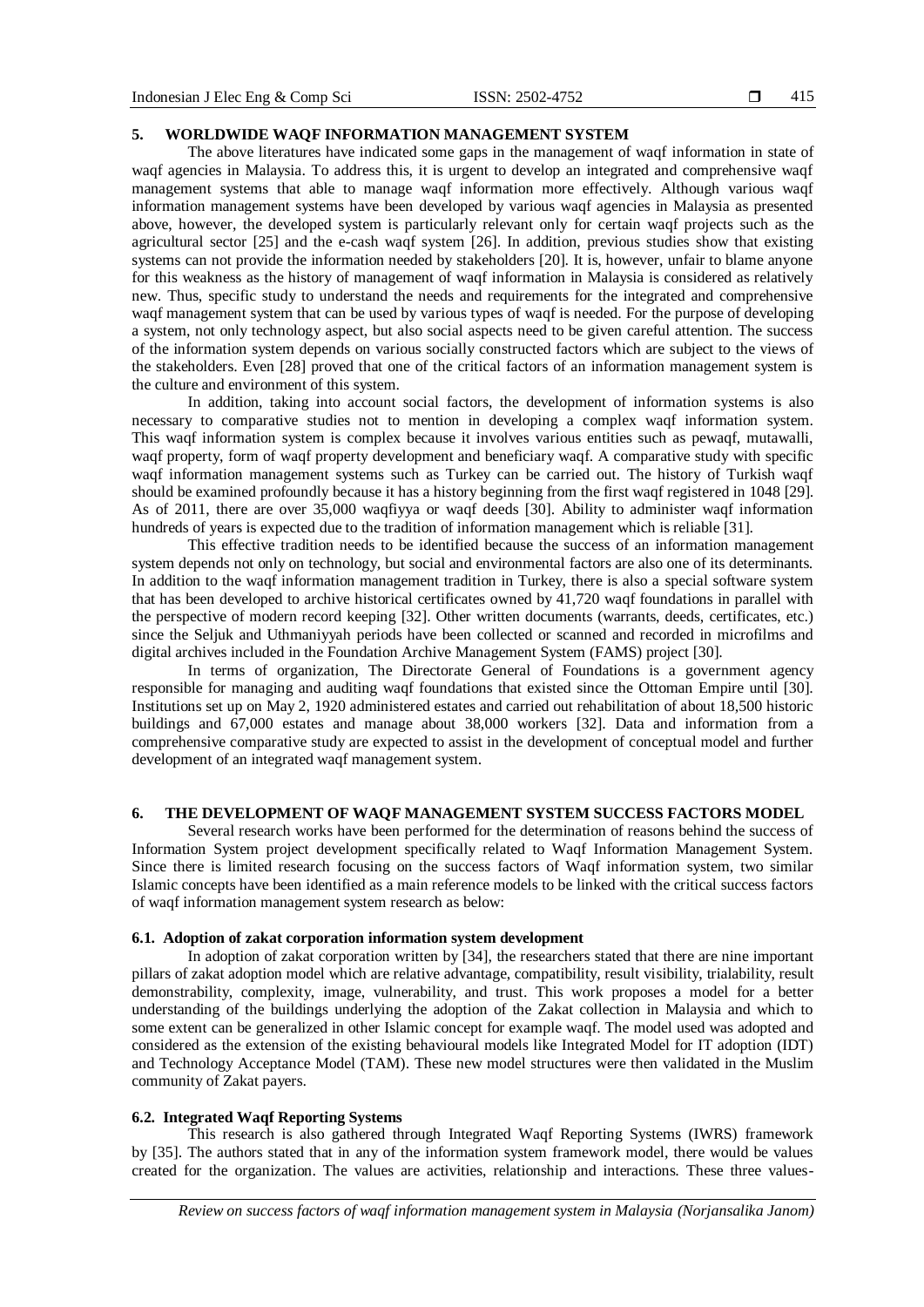created played big impact for the waqf organization. Using the basic principle of value ceated, waqf institutions can be more flexible in designing their own organizational reports with meaningful and relevant information for users. The reporting approach requires the preparers of the reports to collect all relevant information and link it to key drivers that create value added for the organization.

Good governance also mediates various interests in order to reach a broad consensus on the best interests of the group and, where possible, on policies and procedures. The waqf institution's governance will only be considered successful if it manages to fulfil its duty with accountability through transparency in its operation, in addition to waqf reporting.

The IWRS ' basic concept is to explain how a waqf institution creates value over time. Waqf institutions could create value through interaction with the external environment in which the institutions operated, through relationships with stakeholders which are government, beneficiaries, waqf board, donors and potential donors, the public and, ultimately, Allah, and dependent on a variety of resources of financial, manufactured, intellectual, human, social and natural. This is also allign with the research study of [36-39], which emphasized that the external and internal environments of the organization can have impact on the success of any information system projects. In order to accomplish healthy environment of a project, the socio-economic issues and the organizational structure can affect the efficiency of the project [40-41]. Considering the similarity of Islamic and information technology concepts that been emphasized in both models, the adoption of zakat corporation information system development model and IWRS model have been combined and used to produce the conceptual model of integrated success factors for waqf information system management as shown in Figure 1.



Figure 1. Conceptual model of integrated success factors for waqf information management system

As shown in Figure 1, the conceptual success model that consists of activities, relationships, relative advantage, compatability, triability, image, visibility, result demonstrability, voluntariness, complexity and trust underlie much of the existing literature on information system success and Islamic information system concepts of that also been mentioned in [34-42]. Table 1 provides futher explanations of each factor.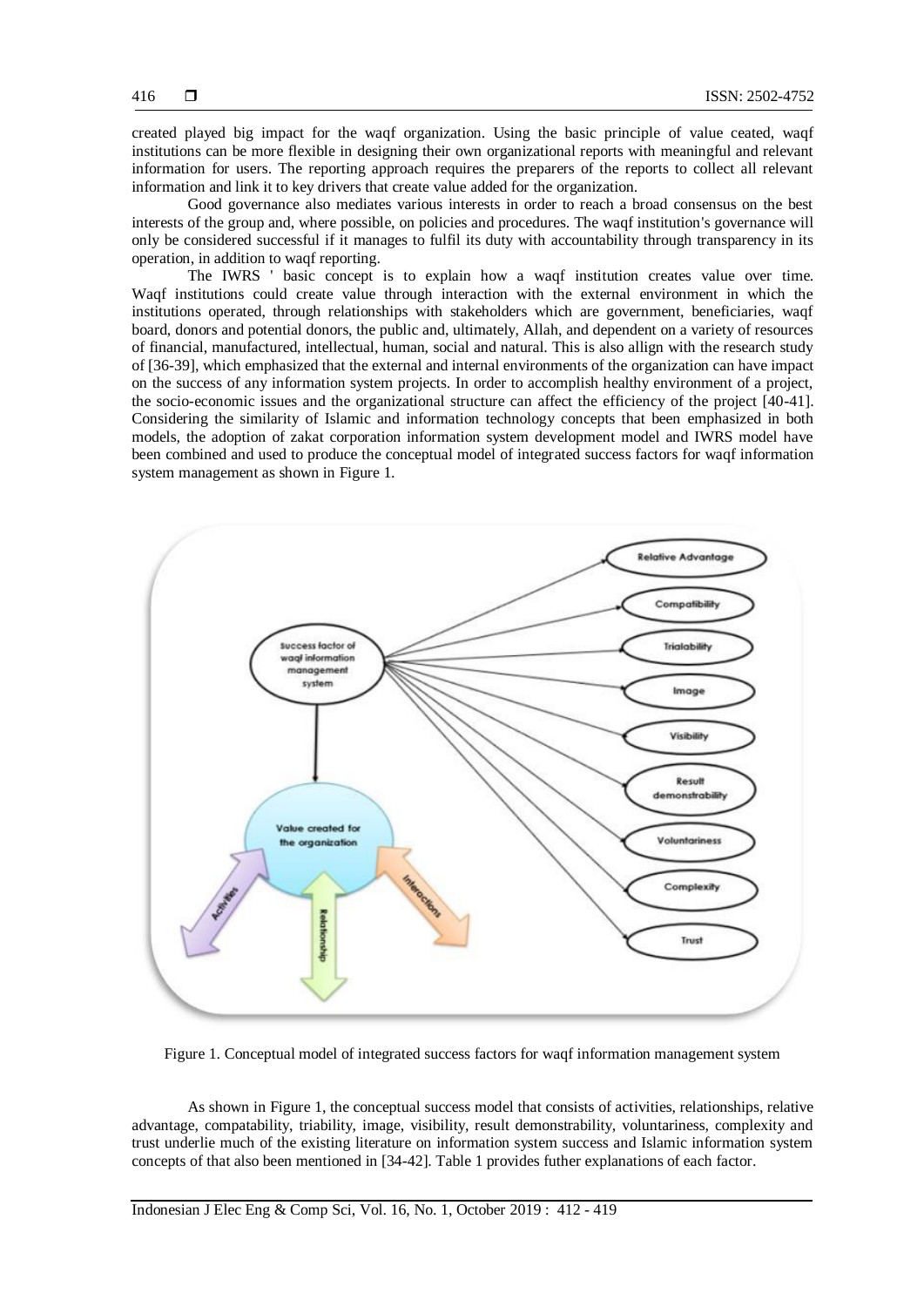417

| Table 1. The Components of the integrated success factors model of wag information management system |  |
|------------------------------------------------------------------------------------------------------|--|
|                                                                                                      |  |

| Components         | Description                                                                                                                                                                                                                                                                                                                                                                                                                                                        | Sources                                   |
|--------------------|--------------------------------------------------------------------------------------------------------------------------------------------------------------------------------------------------------------------------------------------------------------------------------------------------------------------------------------------------------------------------------------------------------------------------------------------------------------------|-------------------------------------------|
| Activities         | Every waqf institution should identify its sustainable business model and activities to achieve the                                                                                                                                                                                                                                                                                                                                                                | $[40]$ ;<br>$[35]$ ;                      |
|                    | specific objectives of the waqf. The short term and long term planned activities help the                                                                                                                                                                                                                                                                                                                                                                          | [41]                                      |
|                    | sustainability of the waqf institutions and forms the foundation for its information system<br>strategies.                                                                                                                                                                                                                                                                                                                                                         |                                           |
| Relationships      | The waqf institutions could create value through the interaction of information with the external<br>environments where the institutions operated.                                                                                                                                                                                                                                                                                                                 | $[36]$ ;<br>$[35]$ ;<br>[40]              |
| Interactions       | The waqf institutions could create value through relationship with the stakeholders (the                                                                                                                                                                                                                                                                                                                                                                           | $[35]$ ;<br>$[40]$ ;                      |
|                    | government, the beneficiaries, waqf board, the donors and potential donors, and the public) and<br>dependent on various resources (financial, manufactured, intellectual, human, social and<br>relationship and natural).                                                                                                                                                                                                                                          | $[42]$ ; [38]                             |
| Relative advantage | The emergence of the zakat or waqf collection of companies forced respective authority to<br>introduce a more efficient fund collection through online payment or through direct deduction<br>from the source of those who want to waqf. The advantages of collecting or paying waqf from                                                                                                                                                                          | $[34]$                                    |
|                    | companies and individuals through Information System will be far exceed the cost of building the<br>system.                                                                                                                                                                                                                                                                                                                                                        |                                           |
| Compatibility      | Compatibility refers to the extent to which an innovation is compatible with the well-known<br>values, beliefs, experiences, needs, social norms and practices of its users, taking socio- cultural<br>values and perceived needs into consideration. The compatibility of an innovation with the well-<br>known values, beliefs, experiences and needs of people have a positive effect on its<br>implementation.                                                 | $[39]$ ;<br>$[42]$ ;<br>$[41]$ ; $[34]$ ; |
| Trialability       | Trialability is the extent to which an innovation can be tested before resources are used or the<br>extent to which the innovation can be experienced on a limited basis. An innovation that gives its<br>user the opportunity to test on experimental bases before adoption is likely to be adopted more<br>quickly.                                                                                                                                              | $[34]$ ; [37]                             |
| Image              | Image refers to the extent to which innovation is perceived to improve the rank of an individual<br>in his or her social system. The collection of corporate waqf provides a way for the donor to carry<br>out one of the fundamental teachings in Islam. Corporatization is also a vogue, and it embraces a<br>certain level of user progressiveness.                                                                                                             | $[39]$ ; $[34]$                           |
| Visibility         | This is the degree to which people in the organization can see others that use the system. The<br>general use of waqf collection by companies will enhance others to try it. The more visible the<br>company's waqf collection is, the more the others want to participate in it.                                                                                                                                                                                  | $[39]$ ; $[42]$ ;<br>$\lceil 34 \rceil$   |
| Result             | This refers to the tangibility of the results, including observability and communicability, of using                                                                                                                                                                                                                                                                                                                                                               | [34]                                      |
| demonstrability    | the innovation. If the outcome of the waqf operation is easily observed and easy for even lay<br>people to understand and explain, the possibility of accepting it is higher.                                                                                                                                                                                                                                                                                      |                                           |
| Voluntariness      | Voluntary use is the extent to which the use of innovation is seen to be voluntary or free- will.                                                                                                                                                                                                                                                                                                                                                                  | $[39]$ ; $[42]$ ;                         |
|                    | The donation or collection of waqf in Malaysia is not compulsive, although it is a state affair.<br>Payers are left to do this because they believe and devote themselves to their religion. Corporate<br>collection is therefore only to facilitate the payment of potential payers.                                                                                                                                                                              | [34]                                      |
| Complexity         | Complexity refers to the easy understanding and application of an innovation or the risk<br>associated with its use. Some innovations are easy for the majority of people in a social system to<br>understand, while others are more complicated and will be adopted slower. Innovations that are<br>easier to understand are adopted faster.                                                                                                                      | $[34]$ ; $[42]$                           |
| Trust              | Trust is faith when it's easy to feel unfaithful. It's to believe the incredible and to know the<br>unknown. Trust reduces the social complexity and perceived uncertainty of transactions by<br>increasing expectations of a positive outcome and perceived certainty about the expected trustee's<br>actions. In order to make these economic activities more rewarding, people try to avoid risks and<br>reduce this social complexity through the trust issue. | $[40]$ ;<br>$[34]$ ;<br>$[38]$            |

# **7. CONCLUSION**

History proves that waqf plays an important role in the development of the ummah through various economic and social developments. Recognizing the importance of trust that accompany the management of waqf property, it is the duty of the respective agencies to properly managed it so the benefits can be more visible and value created. Among the things that need to be emphasized are the information pertaining to the treasured property. Studies show some gaps in the management of waqf information of state waqf agencies in Malaysia including the inability to provide proper waqf information to the community and the failure to develop waqf land due to incomplete waqf property information. With the advanced information technology, an integrated waqf information management system should be developed. But to minimize the failure in developing the systems, studies on waqf information system success factors related to social and technology perspectives need to be carried out so that system risks and vulnerabilities can be avoided.

# **ACKNOWLEDGEMENTS**

The authors would like to thank to Research Management Institute, Universiti Teknologi MARA, Malaysia for their funding support under LESTARI Research Grant with project code 600-IRMI/DANA 5/3/LESTARI (0136/2016). The paper also acknowledged the support given by Crowd Business and Innovation Research Interest Group, Faculty of Computer and Mathematical Sciences, UiTM Shah Alam.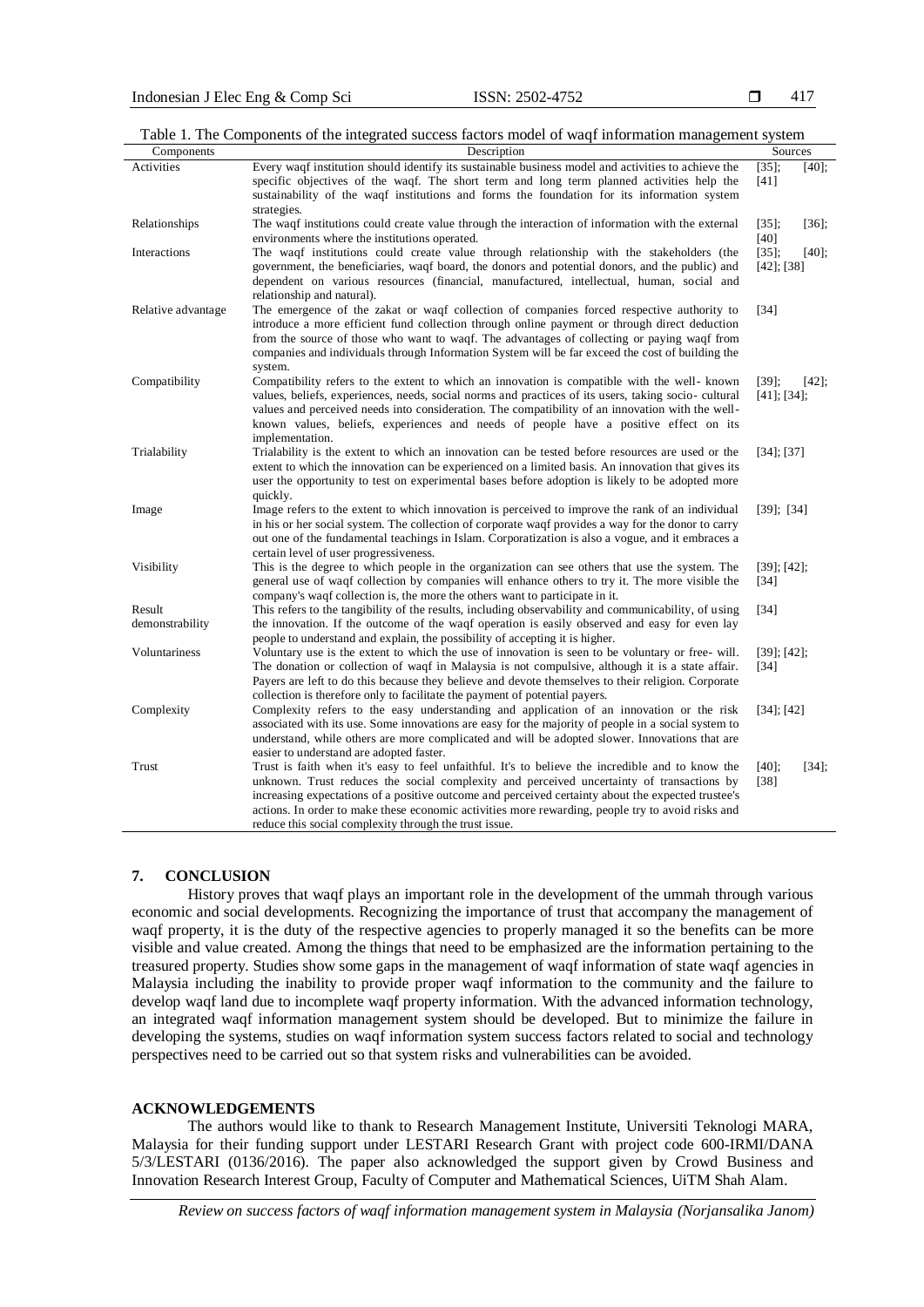#### **REFERENCES**

- [1] N. A. Mohd Puad, N. Jamlus Rafdi, W. S. S. Shahar, "Issues and Challenges of Waqf Instrument: A Case Study in MAIS". *E-proceedings of the Conference on Management and Muamalah, CoMM 2014*, May 2014.
- [2] S. M Mahamood, "Waqf in Malaysia: Legal and Administrative Perspectives", *Universiti of Malaya Press, Kuala Lumpur*, 2006.
- [3] A. A. A. Fayzee, "Outlines of Muhammadan Law", *Oxford University Press, Delhi*, 1974.
- [4] A. Sanep and M. Nur Diyana, "Institusi Wakaf dan pembangunan Ekonomi Negara: Kes Pembangunan Tanah Wakaf di Malaysia", *Prosiding PERKEM VI*, Jilid, 138-147, 2011.
- [5] M. Kahf, "Waqf and its sociopolitical aspects", *Essential Reading in Contemprary Waqf Issue, CERT 2011,* 2011.
- [6] M. Kholid, R. Sukmana, K. A. Hassan, "Waqf Management through Sukuk Al-intifa'a: A Generic Model", *Ninth Year AWQAF,* vol. 17, 2009.
- [7] N. Mohd Ali, R. Ahmad, and N. S. Ahmad Mahdzan, "The need of an effective business model for waqf land development in Malaysia", *The 20th International Research Conference on Business, Economics, and Social Sciences, IRC 2015,* Dec 2015.
- [8] N. Iman, "Waqf Untuk Kemandirian Pendidikan". Penerbit WADE, 2017
- [9] M. Zakaria, M. Sabri Hassan and R. Abdul Latiff, "Pelaporan Wakaf di Malaysia: Mengenalpasti Keperluan Maklumat Pemegang Kepentingan", *Prosiding Persidangan Kebangsaan Ekonomi Malaysia ke-9 (PERKEM ke-9)*, 226-223, 2014.
- [10] M. E. S. Abd Aziz, M. I Md. Raus, W. A. Wan Ahmad, M. M. Othman, M.H. Abdul Wahab. "Economics of Waqf of Tree Information Management System (WaTIMS): A Proposed WaTIMS Model for Practitioners and Future Researcher", *2nd World Conference on Islamic Thought & Civilization Rise & Fall of Civilization Contemporary States of Muslim Affairs, WCIT 2014,* vol. 9789675480102, 2014
- [11] H. Yaacob, "Waqf History and Legislation In Malaysia: A Contemporary Perspective". *Journal of Islamic and Human Advanced Research*. vol.3. issue 6. 387-402. 2013.
- [12] Ibrahim, "WAQF Accounting and Management in Indonesian WAQF Institutions: The Cases of Two WAQF Foundations", *Humanomics*, vol. 27, 252-269, 2011.
- [13] T. Mahmood, "Waqf and its Implementation in Malaysia". *Siri Penyelidikan Yayasan Islam Terengganu*. 26. Percetakan Yayasan Islam, Terengganu, 2000.
- [14] K. S. Nasution, "Colonial Intervention and Transformation of Muslim Waqf Settlements in Urban Penang: The role of the Endowments Board". *Journal of Muslim Minority Affairs.* vol 22, issue 2, 299-315, 2002.
- [15] C. Z. Ismail, N. J. Salim and N. J. Ahmad Hanafiah, "Administration and Management of Waqf Land in Malaysia: Issues and Solutions", *Mediterranean Journal of Social Sciences*, vol. 6, 2015.
- [16] Y. Hisham, "Waqf History and Legislation in Malaysia: a Contemporary Perspective". *Journal of Islamic and Human Advanced Research,* vol. 3, pp. 387-402, 2013.
- [17] S. Baharuddin, "Pentadbiran dan Pengurusan Harta Waqaf di Semenanjung Malaysia (The Administration and Management of Waqf Property in Peninsular Malaysia)". 91-116, 1998.
- [18] N. Kamaruddin, "Isu Pembangunan Tanah Wakaf (Waqf Land Development Issues)". *Dewan Bahasa dan Pustaka*. Kuala Lumpur, 1992.
- [19] M. Salleh, A.H., Muhammad, N.S. and Adham, K.A., Managing Waqf For Societal Well-Being. *Pusat Penerbitan Universiti (UPENA)*, Shah Alam, 2014.
- [20] R. Harun, Z. Mohamed Isa and N. Ali, "Preliminary Findings on Waqf Management Practices Among Selected Muslim Countries". *International Conference on Economics Marketing and Management,* pp. 5-7, Jan 2012.
- [21] M. Zakaria, M. S Hassan., and R. A. Latiff, "Pelaporan WAQF di Malaysia: Mengenalpasti Keperluan Maklumat Pemegang Kepentingan". *Persidangan Kebangsaan Ekonomi Malaysia ke-9, PERKEM ke-9*, 2014.
- [22] R. Masruki and Z. Shafii, "The development of WAQF Accounting in Enhancing Accountability", *Middle-east Journal of Scientific Research*, vol. 13, 2013.
- [23] Essays, UK, "Major Causes of Information Systems Failure Information Technology Essay", Nov 2013.
- [24] M. E. Vermaat, S. L. Sebok, S. M., Freund, J. T. Campbell, and M. Frydenberg, "Discovering Computers: Tools, Apps, Devices, and the Impact of Technology", *Boston: Cengage Learning*, 2016.
- [25] K. M. A. Hassanain, R. Sukmana and A. G. Ismail, WAQF and Socio-Economic Development, IIUM Press, 2018.
- [26] M. M. B Othman, W. A. B. W. A Seman, M. H. B Abdul, M. I. Wahab, and M. E. S. A Aziz, "Peranan ICT Dalam Pembangunan Harta WAQF di Malaysia", 2011.
- [27] R. Harun, H. Abd Mutalib, R. Abdul Rashid and A. Murat, "Promotion as a Determinants for Waqf Awareness Among University", *International Academic Research Journal of Social Science*. Vol. 2. 95-99. 2016.
- [28] B. P. Kaur and H. Aggrawal, "Exploration of Success Factors of Information System", *International Journal of Computer Science Issues*, *IJCSI 2013*, vol. 10, Jan 2013.
- [29] M. Çizakça, "Awqaf in History and Its Implications for Modern Islamic Economies", *Islamic Economic Studies*, vol. 6, pp. 43–70, 1998.
- [30] D. Demirhan, T. Susmuş and S. Gönen, "Cash Waqfs And Their Accounting Applications at The End of the 18th Century in The Ottoman Empire". *Journal of Economics & Administrative Sciences*, pp. 1–21, 2012.
- [31] M. Babacan, "Economics of Philanthropic Institutions, Regulation and Governance in Turkey". *Journal of Economic and Social Research*, vol. 13, pp. 61–89, 2011.
- [32] S. Saduman, and E. E. Aysun, "The Socio-Economic Role of Waqf System in the Muslim- Ottoman Cities' Formation and Evolution". *Trakia Journal of Sciences*, vol. 7, pp. 272–275, 2009.